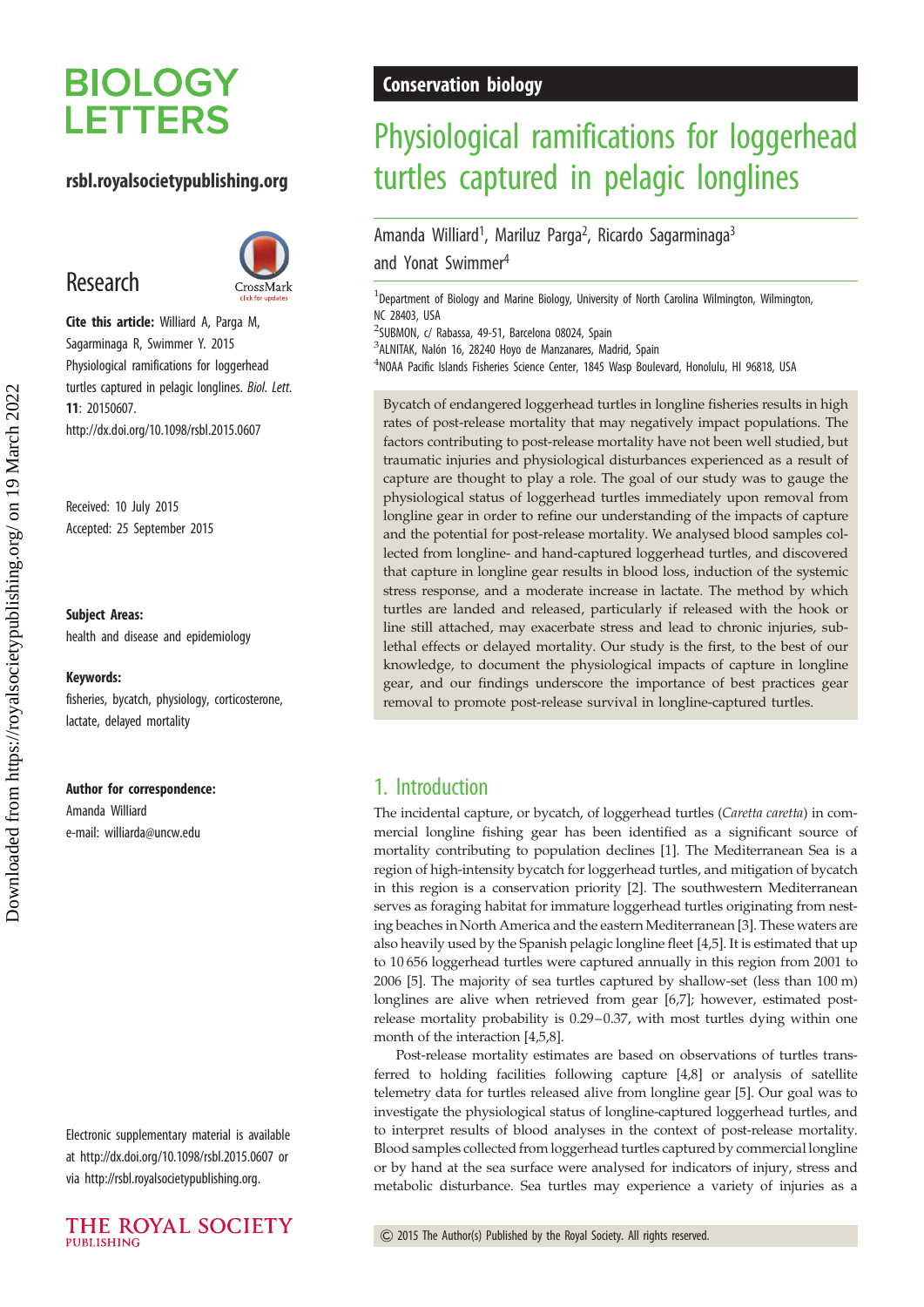

Figure 1. (a) A loggerhead turtle hooked in the mouth and (b) a loggerhead turtle that swallowed hook. Photo: J. Sanchez (SUBMON). (Online version in colour.)

result of gear interactions, and tissue damage owing to either hooking or landing may result in blood loss and a decrease in packed cell volume (PCV). Capture and restraint in fishing gear may trigger the systemic stress response, resulting in elevated levels of corticosterone and glucose [[9,10](#page-3-0)]. Efforts to escape gear and reach the surface to breathe may result in metabolic disturbances, particularly an increase in blood lactate as turtles increase reliance on anaerobic metabolism [\[10](#page-3-0)–[13](#page-3-0)]. We hypothesized that compared with hand-captured turtles, longline-captured turtles would exhibit higher concentrations of plasma corticosterone, glucose and lactate.

Our study is the first, to the best of our knowledge, to document the physiological status of loggerhead turtles immediately upon removal from longline fishing gear. These data allow us to gauge the condition of turtles prior to release, and further refine our understanding of sublethal effects and delayed mortality associated with this fishing method. Moreover, our data permit an assessment of the relative stress of longline hooking compared with other capture methods.

## 2. Material and methods

### (a) Fieldwork

Fieldwork was conducted in the southwest Mediterranean Sea from mid-July to mid-August in five consecutive years. In 2009, commercial longlines targeting swordfish were set in the evening and retrieved at dawn, with a soak time of 9–11 h. Approximately 1600 branch lines terminating in baited hooks (either Mustad 7 J hooks or C16/0 circle hooks) were suspended from the main line within the top 50 m of the water column. Turtles captured on hooks were landed on the vessel with a dip net. The nature of hooking was documented (figure 1) and, when possible, gear was removed. All longline fishing operations were conducted by commercial fishermen. In 2008 and 2010 –2012, turtles were captured by hand as they rested at the surface. Curved carapace length (CCL) was recorded for each turtle, and all turtles were released at the site of capture within 4–5 h. Sea surface temperature (SST) for the region in which turtles were captured was downloaded from the SOCIB database [\(http://socib.eu/\)](http://socib.eu/).

### (b) Blood analysis

We used a 4 ml heparinized vacuum collection tube and  $21Gx1.5$ <sup>"</sup> needle to obtain blood from the cervical sinus within 10 min of landing turtle. A subsample was transferred to a capillary tube for PCV determination. The remaining blood was centrifuged at 4000 r.p.m. for 5 min, and plasma was transferred to cryogenic tubes for storage at  $-80^{\circ}$ C. Plasma corticosterone (CORT) levels were determined by radioimmunoassay [\[10\]](#page-3-0). Spectrophotometric techniques were used to analyse blood glucose and lactate [[10](#page-3-0)].

### (c) Statistics

We used generalized linear models to assess responses of blood variables to a combination of categorical and continuous explanatory variables (R v. 3.1.2). Data for CORT and glucose were fitted using a Gamma error distribution with log link function, and data for PCV and lactate were fitted using a Gaussian distribution and identity link function. The full model for all response variables included treatment (longline- or hand-captured), CCL, SST and year of capture (see the electronic supplementary material, table S1). We used Akaike information criterion adjusted for small sample size  $(AIC<sub>c</sub>)$  and evidence ratios calculated from Akaike weights to assess best-fit models. ANOVA was used to compare the best-fit model for each response variable with a null model that included only the intercept term and the full model (see the electronic supplementary material, table S2).

### 3. Results

Blood samples were collected from 10 longline-captured and 13 hand-captured turtles. Four longline-captured turtles were hooked externally in either the mouth ( $n = 3$ , figure 1a) or flipper  $(n = 1)$ ; all gear was removed from these turtles. Six longline-captured turtles had swallowed the hook (figure 1b), and were released with hook intact and monofilament line cut as closely to hook as possible. We documented hook type for nine of the 10 turtles captured by longline; two turtles were captured on circle hooks and seven turtles were captured on J hooks. All turtles captured were immature, with CCL between 49.5 and 76.0 cm (62.6  $\pm$  8.7 cm,  $\bar{X}$   $\pm$  s.d.). SST was within the range of  $24.0-27.5^{\circ}C$  (25.7  $\pm$  1.4°C).

Turtles captured in longlines had lower PCV compared with hand-captured turtles  $(\beta = -4.968, t = -3.643, p =$ 0.002), and there was a positive relationship between PCV and CCL ( $\beta = 0.182$ ,  $t = 2.330$ ,  $p = 0.032$ ; [figure 2](#page-2-0)*a*). The bestfit model (PCV  $\sim$  treatment  $+$  CCL) was significantly different from the null model ( $p = 0.020$ ), but not significantly different from the full model ( $p = 0.366$ ).

Blood corticosterone of longline-captured turtles was higher than that observed for hand-captured turtles ( $\beta$  = 1.491,  $t = 8.401$ ,  $p < 0.001$ ). Corticosterone increased with CCL ( $\beta$  = 0.023, t = 2.231, p = 0.038; [figure 2](#page-2-0)b), particularly within the longline treatment group. The best-fit model  $(CORT \sim treatment + CCL)$  was significantly different from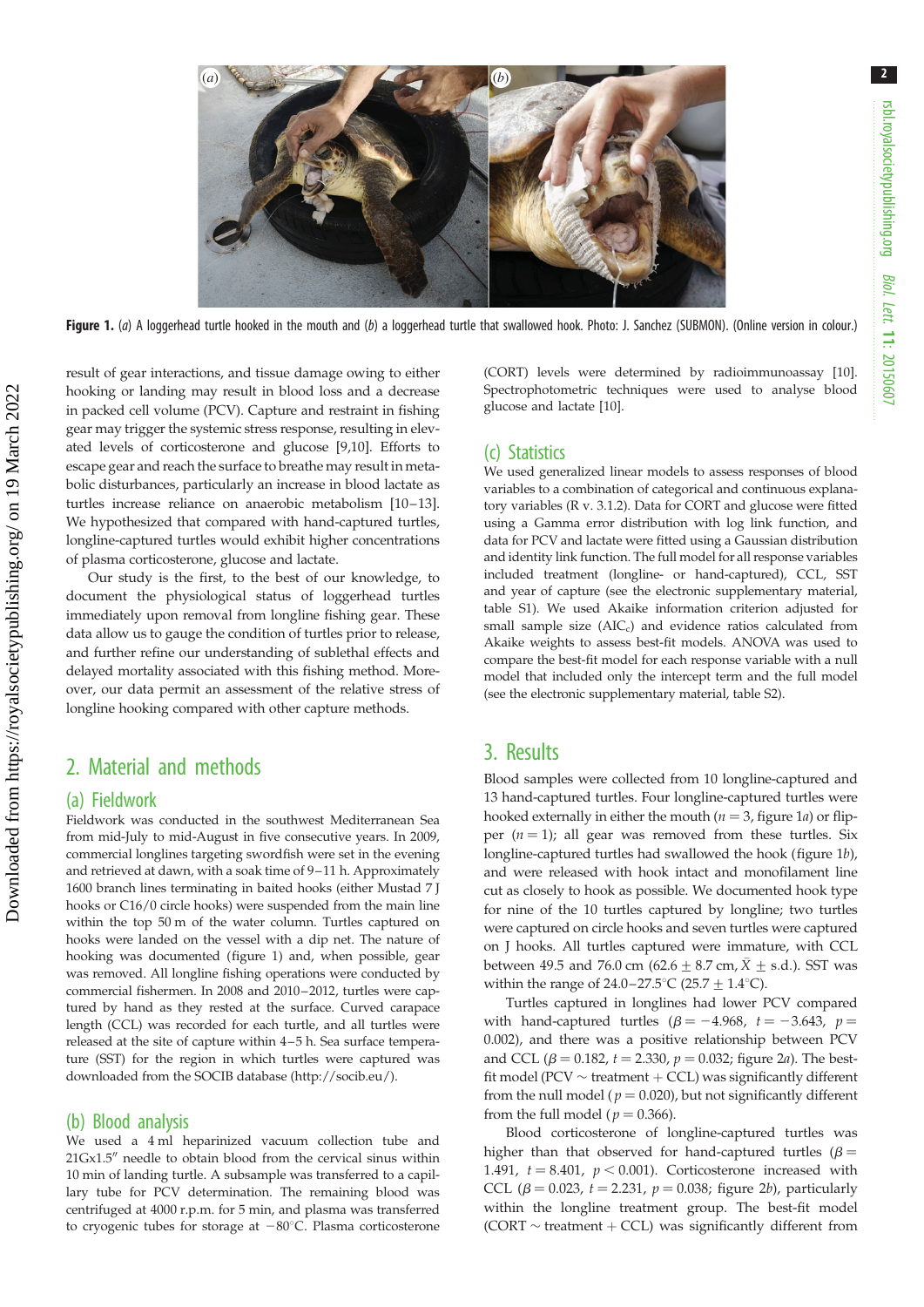<span id="page-2-0"></span>

Figure 2. Longline-captured turtles (filled circles) had (a) lower PCV and (b) higher corticosterone compared with hand-captured turtles (open circles). Both PCV and corticosterone increased with size, measured as curved carapace length. No statistically significant trends were documented for (c) glucose or (d) lactate.

the null model ( $p = 0.025$ ), but not significantly different from the full model ( $p = 0.990$ ).

The null model yielded the best fit for both glucose and lactate (figure  $2c,d$ ); however, evidence ratios indicated uncertainty with regards to model selection. For these variables, the model with the second lowest  $AIC_c$  and evidence ratio  $\leq 2$  (glucose  $\sim$  year; lactate  $\sim$  CCL) was compared with the null and full models. No significant differences were detected between the model for glucose and either the null ( $p = 0.229$ ) or the full model ( $p = 0.501$ ), or between the model for lactate and either the null ( $p = 0.210$ ) or the full model ( $p = 0.252$ ).

### 4. Discussion

Our study offers a snapshot of the physiological status of loggerhead turtles following a longline interaction. Analysis of PCV provides evidence that capture by longline results in blood loss, probably owing to internal and/or external injuries incurred during the process of hooking and landing. The PCV values for all turtles were within the reference range for Mediterranean loggerhead turtles [\[14](#page-4-0)], but PCV of longline-captured turtles was significantly lower than that of hand-captured turtles (figure 2a). We observed a positive relationship between PCV and CCL, consistent with other studies [\[14](#page-4-0)]. Injuries sustained by longline-captured turtles varied in severity and potential for long-term impacts. Turtles for which embedded gear was left in place are more prone to complications, such as reduced foraging capacity or internal lesions, which may lead to post-release mortality [\[15,16](#page-4-0)].

Capture in longlines resulted in induction of the systemic stress response in loggerhead turtles (figure 2b). Plasma CORT increases within 30 min of exposure to an acute Table 1. Comparison of corticosterone (CORT), glucose and lactate for immature loggerhead turtles captured in pelagic longlines ( $\leq$ 50 m) and immature green turtles captured in shallow-set gillnets  $(\leq 2 \text{ m})$ . (Blood variables for both longline and gillnet studies were analysed using the same techniques in the same laboratory. Data for PCV were not available for comparison. Data are presented as range ( $\bar{X} \pm$  s.d.). Stress associated with enforced submergence may contribute to higher levels of CORT, glucose and lactate in turtles captured in gillnets compared with longlinecaptured turtles.)

|                                       | longline (maximum<br>soak time of 11 h) | gillnet <sup>a</sup> (maximum<br>soak time of 4 h) |
|---------------------------------------|-----------------------------------------|----------------------------------------------------|
| <b>CORT</b><br>$(nq \text{ ml}^{-1})$ | $0.6 - 11.6$ (4.3 + 3.6)                | $0.3 - 51.8$ (20.8 + 16.5)                         |
| glucose<br>$(mg \, \text{dl}^{-1})$   | $80 - 166(106 + 25)$                    | $89 - 192(136 + 35)$                               |
| lactate<br>(mmol $I^{-1}$ )           | $3.9 - 11.4$ (7.2 + 2.1)                | $13.1 - 50.2$ (30.6 + 10.2)                        |

<sup>a</sup>Data from Snoddy et al. [\[10\]](#page-3-0).

stressor, and takes up to 180 min to peak in this species [\[9\]](#page-3-0). It was not possible to determine the exact duration of gear interactions in our study; consequently, observed CORT levels may not represent the maximal response to capture. Turtles removed from longlines had CORT values  $(4.3 +$ 3.6 ng m $l^{-1}$ ) higher than that observed for hand-captured turtles  $(0.1 \pm 0.2 \text{ ng ml}^{-1})$ , but considerably lower than that of immature green turtles entangled in gillnets for less than or equal to 4 h (20.8  $\pm$  16.5 ng ml<sup>-1</sup>; table 1) [[10\]](#page-3-0). Compared with sea turtles that are physically entangled in a submerged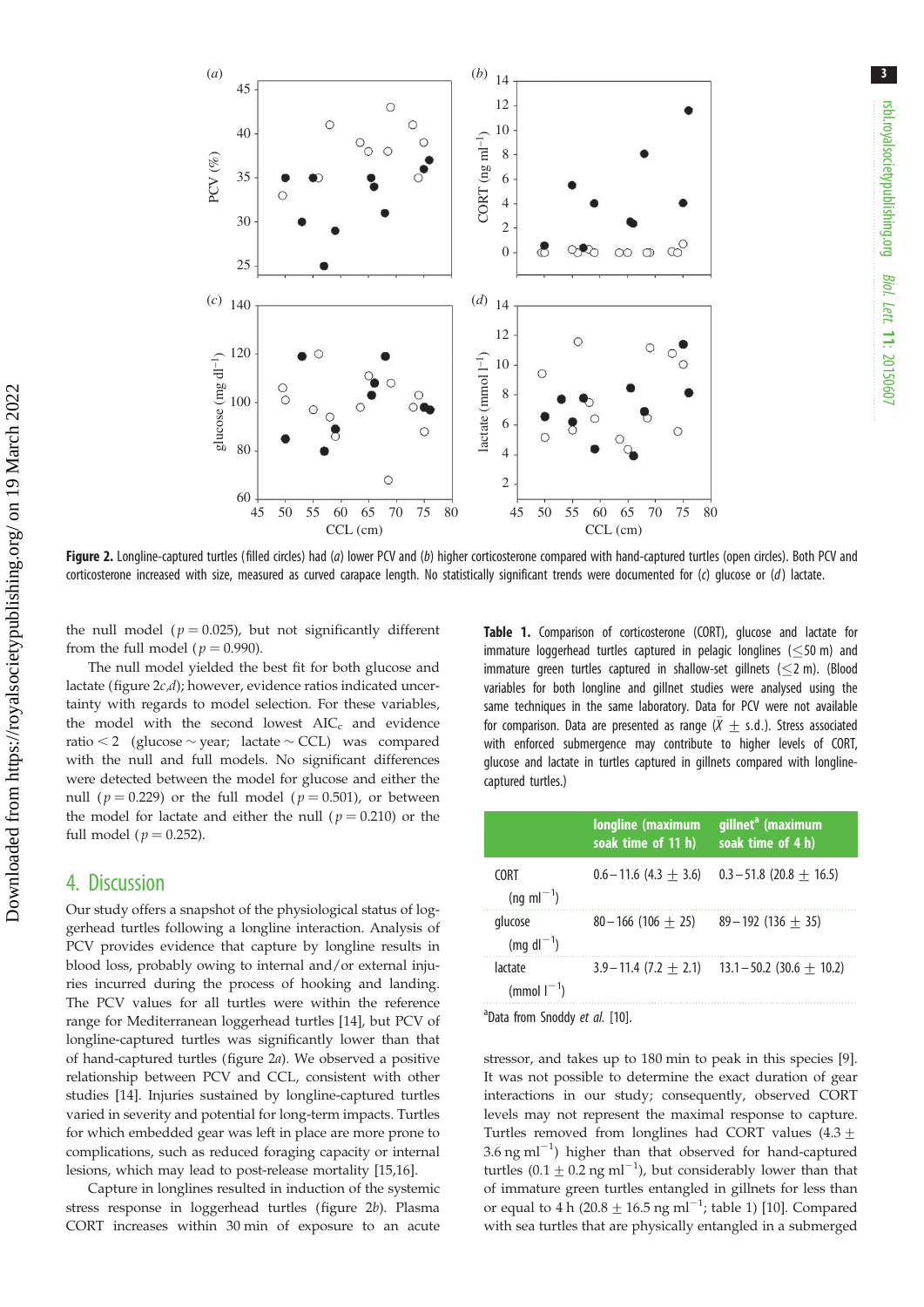4

<span id="page-3-0"></span>net, sea turtles hooked on shallow set longlines may have a greater ability to swim and reach the surface to breath. In contrast to previous studies [9,[17\]](#page-4-0), we found a positive relationship between CORT and CCL. Larger turtles exhibited a more pronounced response to longline capture than did smaller turtles, but interpretation of this trend is complicated by uncertainty regarding the duration and depth of hooking interactions. Size-dependent variation in the magnitude of the stress response in immature turtles warrants further investigation. Elevated levels of CORT may benefit turtles in the short-term by coordinating physiological and behavioural adjustments to promote survival, and in the absence of a sustained stressor should abate over time [[18\]](#page-4-0). However, turtles released from longlines with serious injuries or gear attached may experience continual stress owing to pain or restriction in movements, leading to chronically high levels of CORT and an increased risk of sublethal effects and delayed mortality [\[18,19\]](#page-4-0).

Induction of the systemic stress response can trigger an increase in gluconeogenesis [[18\]](#page-4-0); however, we did not observe elevated glucose in longline-captured turtles. Variation in nutritional status of individual turtles may account for the lack of a significant trend. Glucose of longline- and handcaptured turtles was within the range of reference values for immature loggerhead turtles in the Mediterranean [\[20](#page-4-0)].

Longline-captured and hand-captured loggerhead turtles exhibited similar blood lactate levels (range 3.9– 11.6 mmol  $1^{-1}$ ), which were higher than baseline values reported for Kemp's ridley turtles (0.7  $\pm$  0.1 mmol  $1^{-1}$ ) [11], intermediate to values for loggerhead turtles captured in poundnets  $(0.8 - 5.2 \text{ mmol l}^{-1})$  and trawls  $(8.5 - 20.0 \text{ mmol l}^{-1})$  [13], and lower than lactate for green turtles captured in gillnets (13.1– 50.2 mmol  $1^{-1}$ ; [table 1](#page-2-0)) [10]. Capture by trawl and gillnet often results in forced submergence, which necessitates increased reliance on anaerobic metabolism and, consequently, more pronounced increases in lactate [10,13]. Lactate accumulation may require a recovery period, during which turtles could be vulnerable to boat strike or predators. Although turtles captured by shallow-set longline may struggle to escape, the moderate increase in blood lactate and the fact that turtles typically are landed alive suggests they are capable of surfacing to breathe while hooked. Moderate lactate levels in turtles hand-captured at the surface may indicate that these animals were recovering from diving bouts during which they relied on anaerobiosis.

The fate of turtles released alive from longlines depends on the nature of the interaction and condition at the time of release. Physiological disturbances experienced by longline-captured turtles leave them vulnerable to environmental threats in the short-term, but full recovery should be possible in the absence of persistent stressors. Guidelines for best practices in handling and removing gear from sea turtles captured by pelagic longlines have been developed and promoted by the Food and Agricultural Organization of the United Nations ([http://](http://www.fao.org/docrep/012/i0725e/i0725e.pdf) [www.fao.org/docrep/012/i0725e/i0725e.pdf](http://www.fao.org/docrep/012/i0725e/i0725e.pdf) ). Adherence to these guidelines should greatly enhance survival probabilities of sea turtles released alive from longlines.

Ethics. Ethical approval was obtained through the UNCW Institutional Animal Care and Use Committee (no. A0809-023).

Data accessibility. The datasets supporting this article have been uploaded as part of the electronic supplementary material.

Authors' contributions. A.W., M.P., R.S. and Y.S. participated in study design and fieldwork, gave final approval for publication, and agree to be held responsible for the content included in the manuscript; A.W. conducted data analysis and wrote the manuscript; M.P., R.S. and Y.S. critically revised the manuscript; M.P. coordinated blood sampling; R.S. coordinated field logistics; Y.S. conceived of the study. Competing interests. We have no competing interests.

Funding. Research was funded by NOAA Awards 658629/658847, and in accordance with all institutional (UNCW), governmental (Spain) and international (CITES) requirements.

Acknowledgements. We thank Ana Tejedor and the captains and crews of Las Galeras, Thomas MacDonough and Toftevaag for assistance with fieldwork. David Owens, Jeffrey Schwenter, Stephanie Chavez and Anna Tommerdahl assisted with laboratory samples of blood samples.

# **References**

- 1. Lewison RL, Freeman SA, Crowder LB. 2004 Quantifying the effects of fisheries on threatened species: the impact of pelagic longlines on loggerhead and leatherback sea turtles. Ecol. Lett. 7, 221– 231. ([doi:10.1111/j.1461-0248.2004.00573.x](http://dx.doi.org/10.1111/j.1461-0248.2004.00573.x))
- 2. Lewison RL et al. 2014 Global patterns of marine mammal, seabird, and sea turtle bycatch reveal taxa-specific and cumulative megafauna hotspots. Proc. Natl Acad. Sci. USA 111, 5271– 5276. ([doi:10.](http://dx.doi.org/10.1073/pnas.1318960111) [1073/pnas.1318960111](http://dx.doi.org/10.1073/pnas.1318960111))
- 3. Laurent L et al. 1998 Molecular resolution of marine turtle stock composition in fishery bycatch: a case study in the Mediterranean. Mol. Ecol. 7, 1529-1542. ([doi:10.1046/j.1365-294x.1998.00471.x\)](http://dx.doi.org/10.1046/j.1365-294x.1998.00471.x)
- 4. Aguilar R, Mas J, Pastor X. 1995 Impact of Spanish swordfish longline fishery on the loggerhead sea turtle Caretta caretta population in the western Mediterranean. In Proc. 12th Annual Symp. on Sea Turtle Biology and Conservation (eds JI Richardson, TH Richardson), pp. 25 – 29. Jekyll Island, GA: NOAA Technical Memorandum NMFS- $SEFSC-361,1-6.$
- 5. Alvarez de Quevedo I, San Felix M, Cardona L. 2013 Mortality rates in by-caught loggerhead turtle Caretta caretta in the Mediterranean Sea and implications for the Atlantic population. Mar. Ecol. Prog. Ser. 489, 225– 234. [\(doi:10.3354/meps10411\)](http://dx.doi.org/10.3354/meps10411)
- 6. DeFlorio M, Aprea A, Corriero A, Santamaria N, DeMetrio G. 2005 Incidental captures of sea turtles by swordfish and albacore longlines in the Ionian Sea. Fish. Sci. 71, 1010 - 1018. [\(doi:10.1111/j.1444-](http://dx.doi.org/10.1111/j.1444-2906.2005.01058.x) [2906.2005.01058.x\)](http://dx.doi.org/10.1111/j.1444-2906.2005.01058.x)
- 7. Casale P. 2010 Sea turtle by-catch in the Mediterranean. Fish. Fish. 12, 299 – 316. ([doi:10.](http://dx.doi.org/10.1111/j.1467-2979.2010.00394.x) [1111/j.1467-2979.2010.00394.x](http://dx.doi.org/10.1111/j.1467-2979.2010.00394.x))
- 8. Casale P, Freggi D, Rocco M. 2008 Mortality induced by drifting longline hooks and branchlines in loggerhead sea turtles, estimated through observation in captivity. Aq. Conserv. Mar. Freshw. Ecosyst. 18, 945– 954. ([doi:10.1002/aqc.894\)](http://dx.doi.org/10.1002/aqc.894)
- 9. Gregory LF, Gross TS, Bolten AB, Bjorndal KA, Guilette Jr LJ. 1996 Plasma corticosterone concentrations associated with acute captivity stress in wild loggerhead sea turtles (Caretta caretta). Gen.

Comp. Endocrinol. 104, 312– 320. [\(doi:10.1006/](http://dx.doi.org/10.1006/gcen.1996.0176) [gcen.1996.0176](http://dx.doi.org/10.1006/gcen.1996.0176))

- 10. Snoddy J, Landon M, Blanvillain G, Southwood A. 2009 Blood biochemistry of sea turtles captured in gillnets in the Lower Cape Fear River, North Carolina, USA. J. Wildl. Manag. 73, 1394– 1401. ([doi:10.2193/2008-472\)](http://dx.doi.org/10.2193/2008-472)
- 11. Stabenau EK, Heming TA, Mitchell JF. 1991 Respiratory, acid-base and ionic status of Kemp's ridley sea turtles (Lepidochelys kempi) subjected to trawling. Comp. Biochem. Physiol. 99, 107-111. ([doi:10.1016/0300-9629\(91\)90243-6\)](http://dx.doi.org/10.1016/0300-9629(91)90243-6)
- 12. Hoopes LA, Landry AM, Stabenau EK. 2000 Physiological effects of capturing Kemp's ridley sea turtles, Lepidochelys kempii, in entanglement nets. Can. J. Zool. 78, 1941 – 1947. ([doi:10.1139/](http://dx.doi.org/10.1139/z00-140) [z00-140\)](http://dx.doi.org/10.1139/z00-140)
- 13. Harms CA, Mallo KM, Ross PM, Segars A. 2003 Venous blood gases and lactates of wild loggerhead sea turtles (Caretta caretta) following two capture techniques. J. Wildl. Dis. 39, 366 – 374. ([doi:10.](http://dx.doi.org/10.7589/0090-3558-39.2.366) [7589/0090-3558-39.2.366](http://dx.doi.org/10.7589/0090-3558-39.2.366))